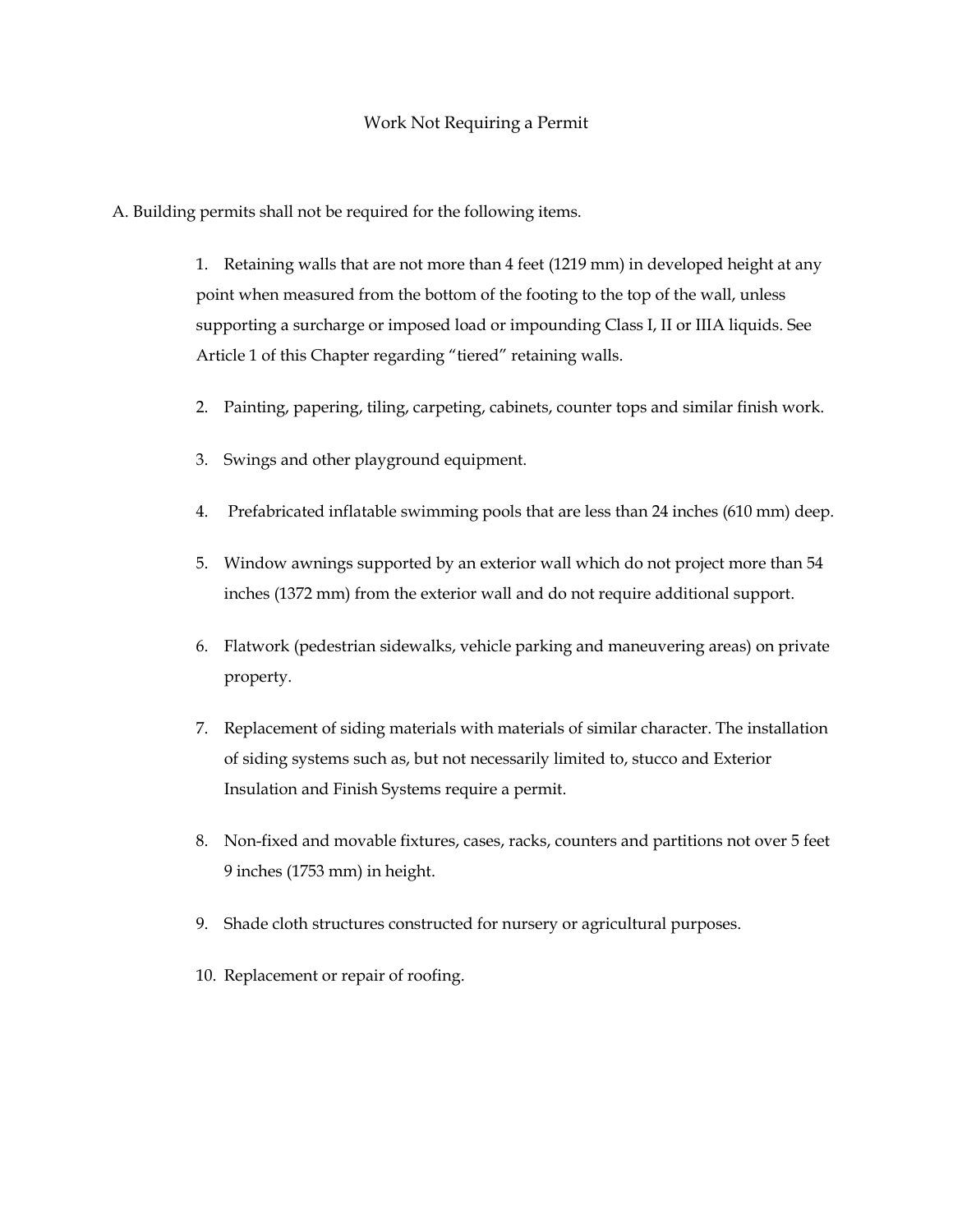B. For 1- and 2-family structures only regulated by the International Residential Code, permits shall not be required for the following items.

## 1. Building:

a. One-story detached accessory structures used as tool and storage sheds and similar uses, provided the floor area does not exceed 100 square feet (9.29 m2).

- b. Uncovered deck or uncovered patio that is 30 inches or less above grade at any point, the following is applicable:
	- Uncovered decks and patios that are over 12 inches above the average level of the adjoining ground cannot intrude in any building setback or zero lot line maintenance easements as required by the zoning ordinance.
	- Placement of any deck or patio cannot re-divert surface water onto adjoining property or impede the use of the easement for the maintenance provisions.

## 2. Electrical:

- a. Listed cord-and-plug connected temporary decorative lighting.
- b. Reinstallation of attachment plug receptacles but not the outlets thereof.
- c. Replacement of branch circuit over current devices of the required capacity in the same location.
- d. Electrical wiring, devices, appliances, apparatus or equipment operating as less than 25 volts and not capable of supplying more that 50 watts of energy.
- e. Minor repair work, including the replacement of lamps or the connection of approved portable electrical equipment to approved permanently installed receptacles.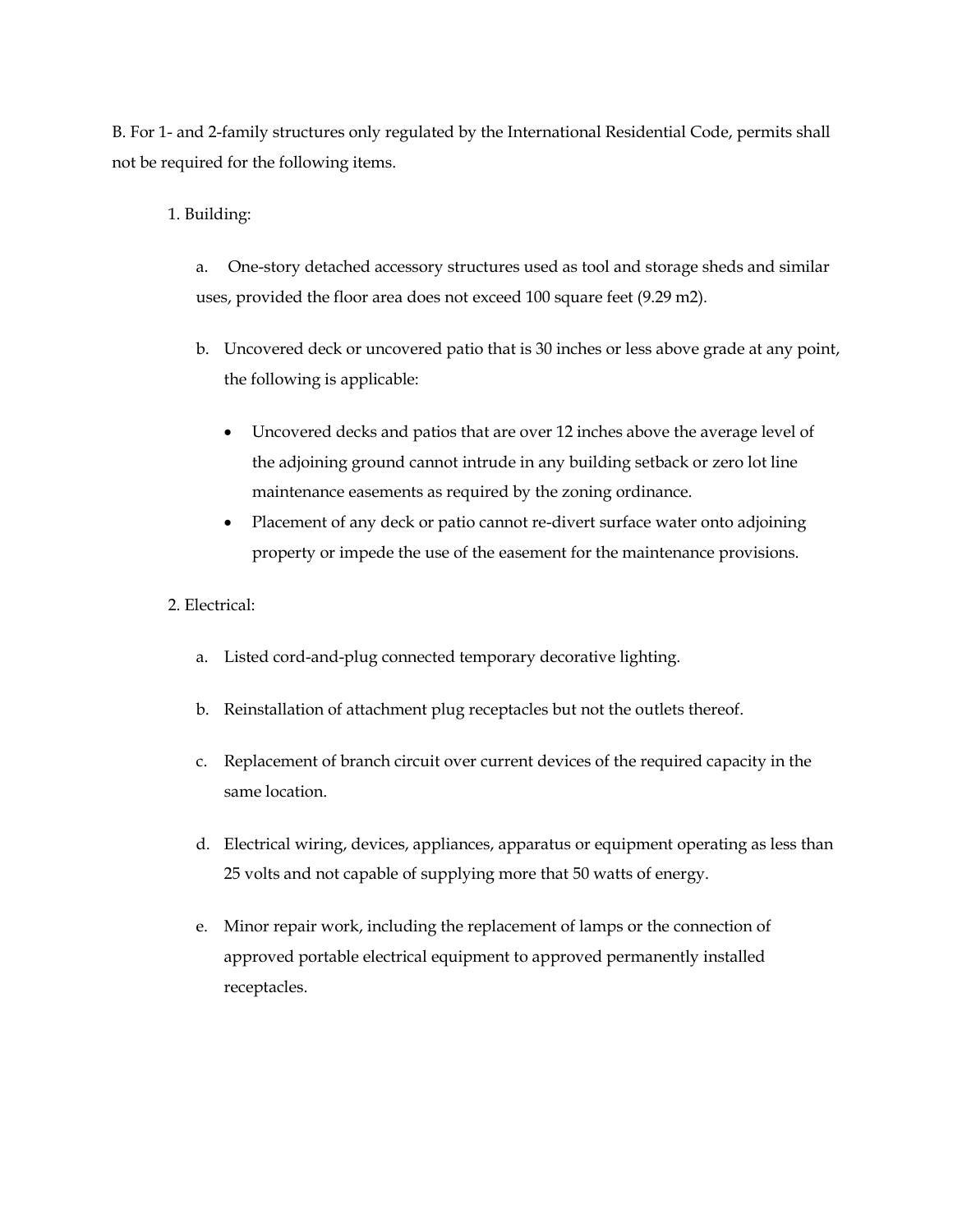## 3. Plumbing

- a. Portable heating, cooking or clothes drying appliances.
- b. Replacement of any minor part that does not alter approval of equipment or make such equipment unsafe.
- c. Portable fuel-cell appliances that are not connected to a fixed piping system and are not interconnected to a power grid.
- d. The stopping of leaks in drains, water, soil, waste or vent pipe provided, however, that if any concealed trap, drainpipe, water, soil, wasted or vent pipe becomes defective and it becomes necessary to remove and replace the same with new material, such work shall be considered as new work and a permit shall be obtained and inspection made as provided in this code.
- e. The clearing of stoppages or the repairing of leaks in pipes, valves or fixtures, and the removal and reinstallation of water closets, provided such repairs do not involve or require the replacement or rearrangement of valves, pipes or fixtures.
- 4. Mechanical
	- a. Portable heating appliances.
	- b. Portable ventilation appliances.
	- c. Portable cooling units.
	- d. Steam, hot- or chilled-water piping within any heating or cooling equipment regulated by this code.
	- e. Replacement of any minor part that does not alter approval of equipment or make such equipment unsafe.
	- f. Portable evaporative coolers.